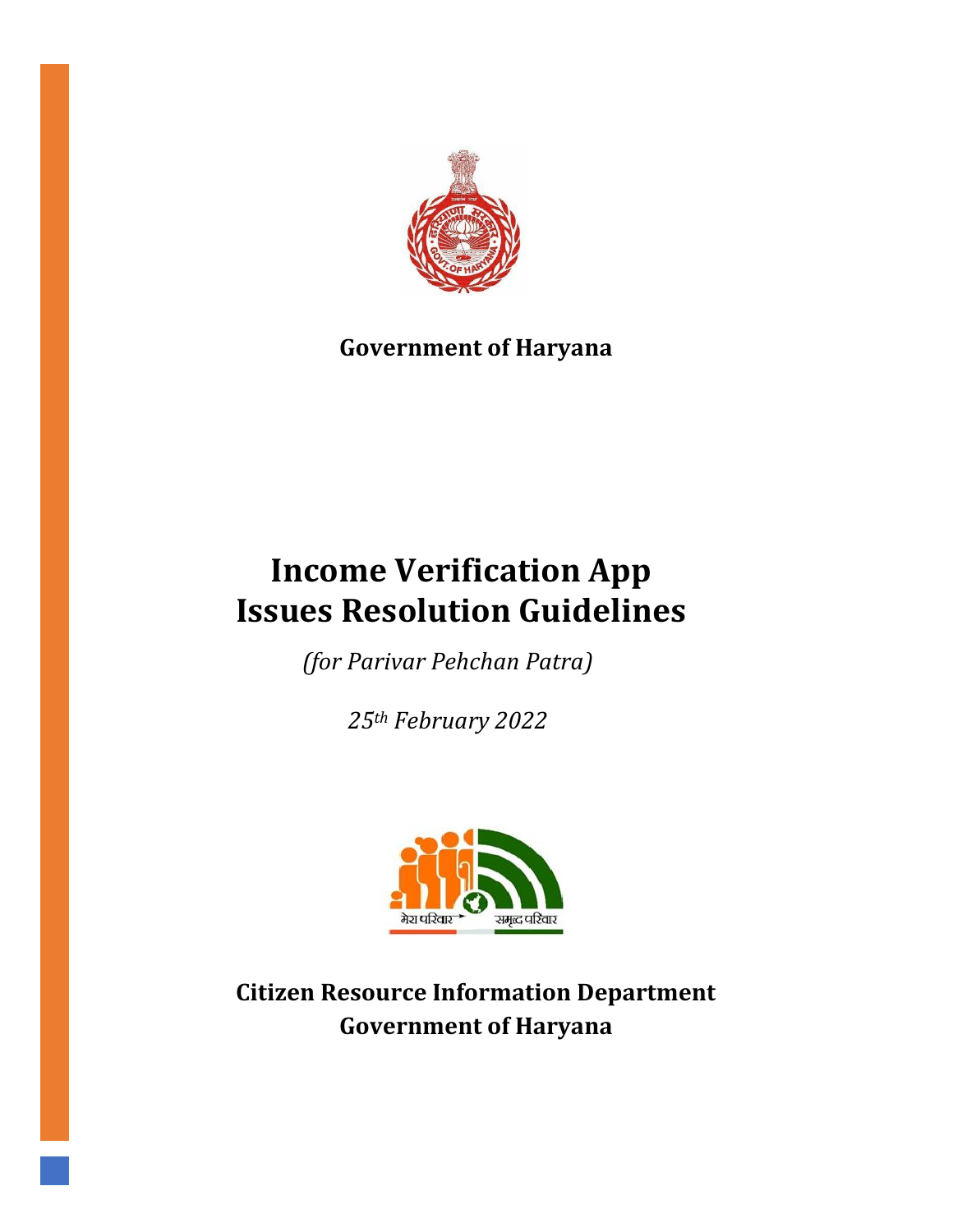# **Guideline for resolution of common problems/issues on Income Verification App (25 th February 2022)**

#### **About this document**

This document shares details of the various common issues being faced by LC members while using the Income Verification mobile App. Different categories of issues are mentioned, along with the possible reasons why they are occurring and the solutions. Some issues which have already been resolved are also mentioned here for improving understanding of the reader.

#### **Channel of issue reporting and resolution**

The issues need to be reported by LC members to their respective ADCs or District Citizen Resource Information Managers (DCRIMs). The DCRIMs report the issue to CRID HQ team which in turn coordinates with its technical team. Once the issue is resolved, ADC cum DCRIO and DCRIMs are informed, who in turn need to inform the original issue reporter.

### *1) General recommendations related to App installation. To* **offer the best user experience, we recommend the following**

❖ Installation

Kindly download the app from the official CRID LC website. An **updated version** of the app is now available for download at [http://cridlc.edisha.gov.in.](http://cridlc.edisha.gov.in/)

❖ Compatibility

At present, Income verification App is compatible with all Android mobile devices. **As of now the app is not IOS compatible.** 

#### **Common issues on App and its remedies**

#### *2) Issues related to App Installation/download*

❖ The LC member is not able to download the app

- Check if you have enough storage/space in your phone.
- Delete the apps/photos/documents you do not require to make space in your phone
- Please download the app again.
- ❖ The app does not work after downloading, please follow these instructions:
	- Check if the app is downloaded from WhatsApp
	- If this is the case, remove the app from your phone.
	- Please visit the CRID LC website to download the app
	- Reinstall the app.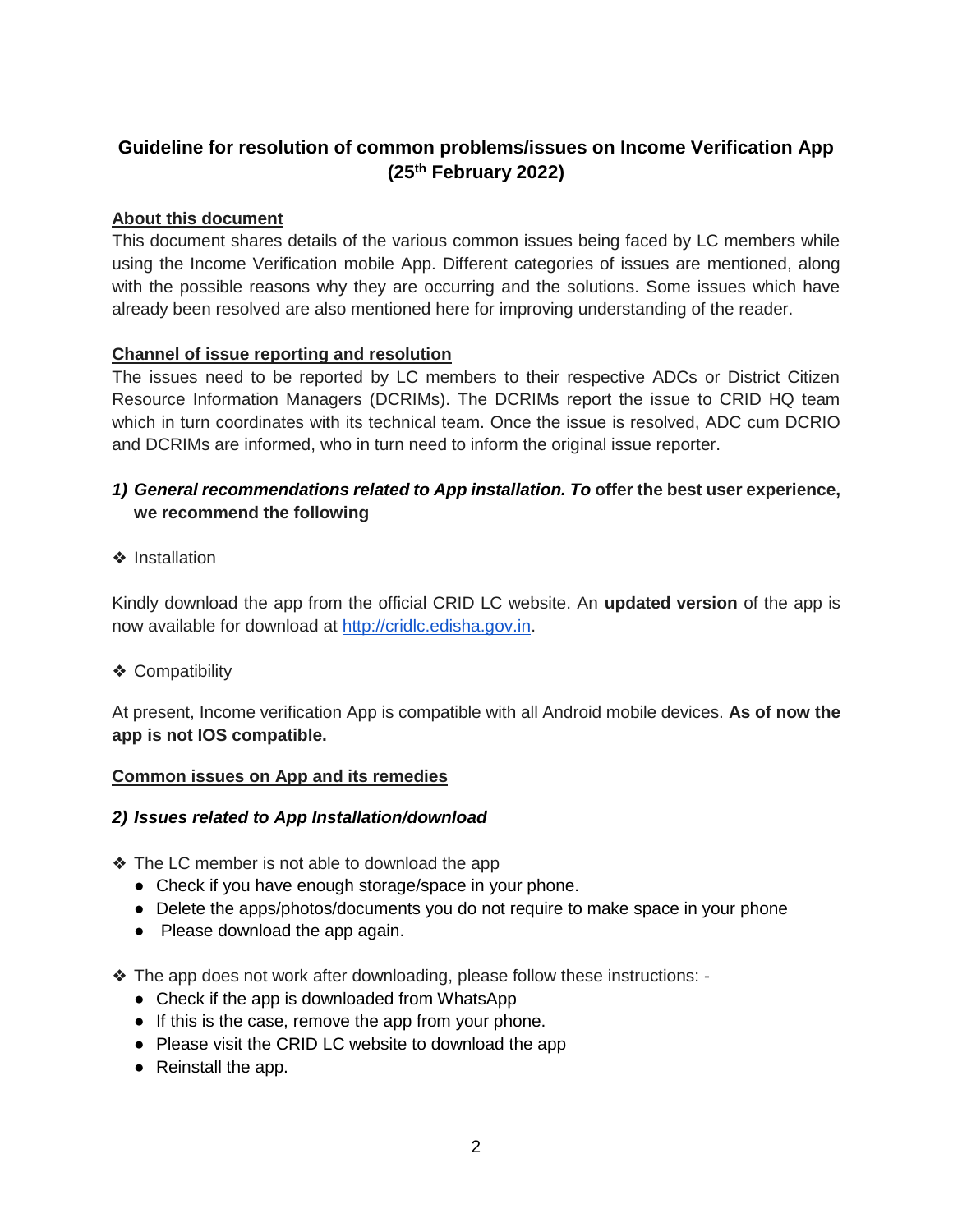#### *3) Issues related to app unable to load*

- ❖ The app continues to load/crashes
	- ●If the location is switched off, the app will not function properly. Keep location services on all the time while using the app.
	- ●In order to resolve this issue please check that the location is turned on.
	- ●If not, enable location services on your device.

#### *4) Issues related to the complete visibility of the screen on the app*

- ❖ The LC member is unable to see the lower portion of the screen including important features such as submit/ok button. Issue date- 29-01-2002
	- This is a technical issue and has been resolved soon.

#### *5) Issues related to data showing in the app login of the LC member*

- ❖ The LC member is unable to see or select LC Code. This may be due to internet connectivity issues or wrong/missing mapping of the LC member to LC or the user is not using the updated version of the app.
	- ●Please check your internet connectivity.
	- ●In case you are working on an older version of the app. Please down the updated version of the app from the official CRID LC website
- ❖ The LC member is unable to see data in his login. This issue generally occurs when there are some server/database level technical faults. The PPP technical and domain teams keep watching for such errors and these are resolved at the earliest. The LC member may communicate the issue when they experience it, to their respective District CRID Information Managers (DCRIM). The PPP technical team continuously works on minimizing the recurrence of such issues.
- ❖ The data in the login is not properly fetched. This was a technical issue and it has been resolved.
- ❖ The LC member is not able to see the mobile number of the families. This issue has been resolved.

#### *6) Issues related to data submission*

- ❖ The LC member is not able to upload data for more than 5 members. This issue has been resolved.
- ❖ Team lead is not able to mark the families untraceable on the app. This issue has been resolved.